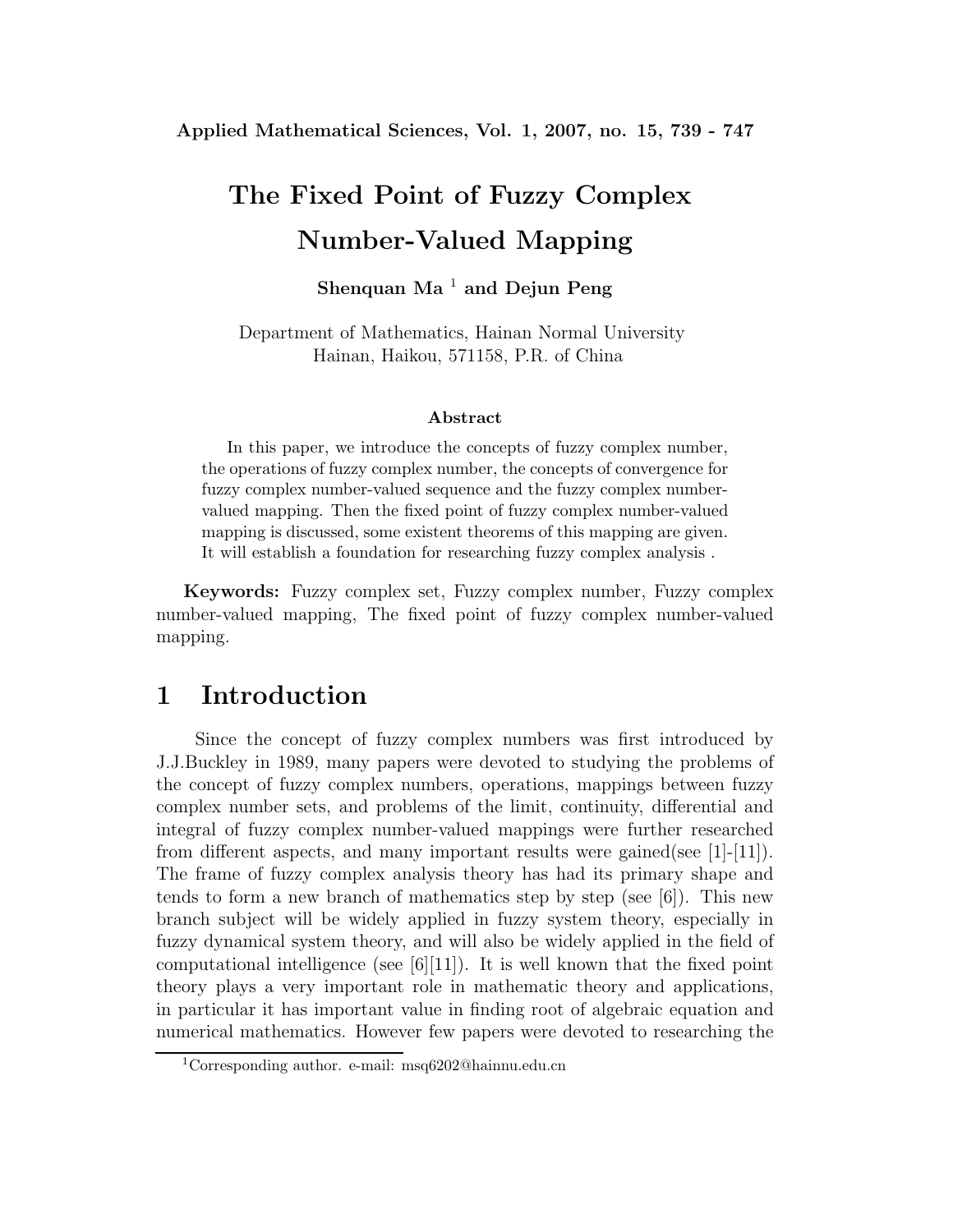problem of the fixed point of fuzzy complex number-valued mapping. Therefore, based on author's researches in recent years, this problem is investigated in this paper and gain some important conclusions.

### **2 Preliminary concepts**

Let R be a set of real number,  $C = \{x + iy | x \in R, y \in R, i = \sqrt{-1}\}\$ a field of complex number, a finite closed interval  $X = [X^-, X^+]$  is called a closed interval number on  $R, I(R)$  denotes the set of all closed interval numbers on R.

For arbitrary interval  $X = [X^-, X^+]$ ,  $Y = [Y^-, Y^+] \in R$ ,  $Z = X + iY =$  ${x + iy \in C | x \in X, y \in Y, i = \sqrt{-1}}$  is called a closed complex interval number,  $I(C) = \{Z = X + iY | X, Y \in I(R), i = \sqrt{-1}\}\$ denotes the set of all closed complex interval numbers on  $C, '* = \{+, -, \times, \div\}'$  is a binary operation on  $I(C)$ , (when  $* = Z_1 \div Z_2$ ,  $0 \notin supp Z_2$ )

**Definition:** For ∀ $Z_k = X_k + iY_k = [X_k^-, X_k^+] + i[Y_k^-, Y_k^+] \in I(C), (k = 1, 2),$  $Z_1 * Z_2 = \{z | \exists (z_1, z_2) \in Z_1 \times Z_2, z = z_1 * z_2\}$  and  $X = [X^-, X^+]$ ,  $Y =$  $[Y^-, Y^+] \in I(R)$ . Specifically, for  $k \in R^+ = [0, +\infty)$ , let  $k \cdot X = [kX^-, kX^+]$ , Let  $k \cdot Z = (kX) + i(kY) = [kX^-, kX^+] + i[kY^-, kY^+]$ , Let  $Z_k = X_k + iY_k$   $(k =$  $1, 2) \in I(C), Z_1 \subseteq Z_2 \Leftrightarrow X_1 \subseteq X_2, Y_1 \subseteq Y_2$ . If X, Y are convex sets on R,  $Z \subseteq C$  and

$$
Z = \{x + iy \in C | x \in X, y \in Y\}
$$
\n<sup>(1)</sup>

then  $Z$  is a convex set on  $C$ .

Let  $Z \subseteq C$ , Z is called a convex set on C, if and only if  $z_n = x_n + iy_n \in$  $Z, (n = 1, 2, \cdots),$  and

$$
\lim_{x \to \infty} z_n = \lim_{x \to \infty} (x_n + iy_n) = z = x + iy \Rightarrow' z = x + iy \in C'
$$
 (2)

Complex set  $Z$  is called a closed convex complex set, if it satisfies  $(1)$  and (2). Clearly, we have:

**Theorem 2.1** Let C be a field of complex number,  $Z \subseteq C$ , and Z be a bounded set, then  $Z$  is called a closed convex set, if and only if  $Z$  be a closed complex interval number.

# **3 The concept and operation of fuzzy complex sets and fuzzy complex numbers**

**Definition 3.1** Let C be a field of complex number, mapping  $\tilde{Z}: C \to [0, 1]$ is called a fuzzy complex set,  $Z(z)$  is called the membership function of fuzzy set  $\tilde{Z}$  for  $z, F(C) = {\{\tilde{Z} | \tilde{Z} : C \to [0,1]\}}$  denotes all fuzzy complex sets on C.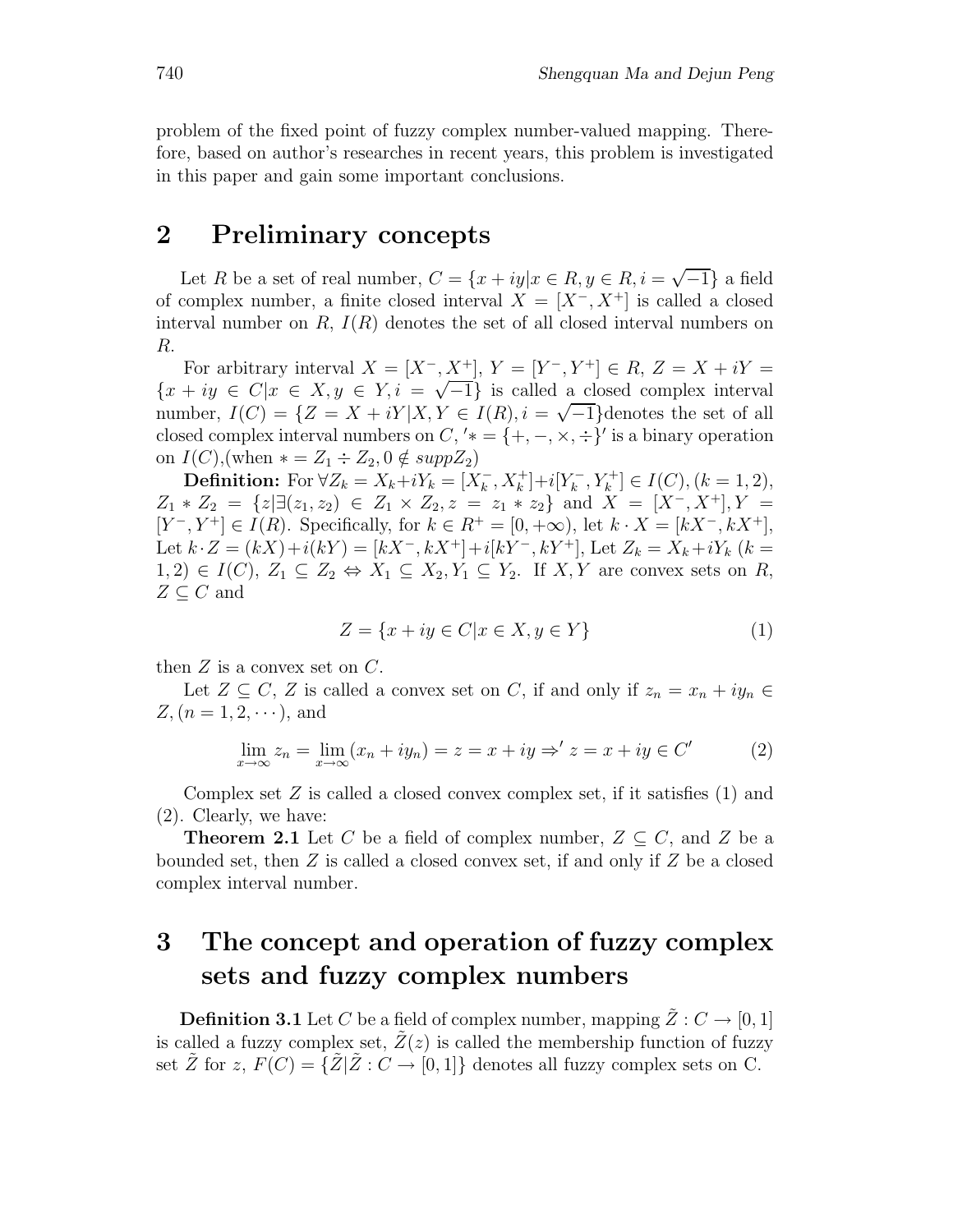#### **Definition 3.2**

(1)  $\tilde{Z}_{\alpha} = \{z = x + iy \in C | \tilde{Z}(z) = \tilde{Z}(x + iy) \ge \alpha\}$  is called  $\alpha$ -cut set of  $\tilde{Z}$ .  $(2) \ \tilde{Z}_{\alpha} = \{z = x + iy \in C | \tilde{Z}(z) = \tilde{Z}(x + iy) > \alpha \}$  is called strong  $\alpha$ -cut set of  $Z_{\cdot}$ 

(3)  $\tilde{Z}_0 = \sup p\tilde{Z} = \{z = x + iy \in C | \tilde{Z}(z) = \tilde{Z}(x + iy) > 0 \}$  is called support set of  $Z$ .

#### **Definition 3.3**

(i)  $\overline{Z} \in F(C)$  is called a convex fuzzy complex set on C, if and only if for  $\forall \alpha \in [0, 1], Z_\alpha$  is a convex complex set on C.

(ii)  $Z \in F(C)$  is called a closed fuzzy complex set on C, if and only if for  $\forall \alpha \in [0, 1], Z_{\alpha}$  is a closed complex set on C.

(iii) If  $\tilde{Z} \in F(C)$ , supp  $\tilde{Z}$  is a bounded set, or for  $\forall \alpha \in [0,1], \tilde{Z}_{\alpha}$  is a bounded set, then  $Z$  is called a closed convex fuzzy complex set, if and only if for  $\forall \alpha \in [0,1], Z_\alpha$  is a closed complex interval number (ordain  $\emptyset$  is a closed complex interval number on C).

#### **Definition 3.4**

(i) $Z \in F(C)$  is a normal fuzzy complex set on C, if and only if  $\{z \in C | Z(z) =$  $1\} \neq \emptyset$ ;

(ii) if supp  $\tilde{Z}$  is abounded complex set,  $\tilde{Z}$  is called a finite fuzzy complex set; (iii) if for  $\forall \alpha \in (0,1], \bar{Z}_{\alpha}$  is a bounded complex set,  $\tilde{Z}$  is called a bounded fuzzy complex set.

The finite fuzzy complex set and the bounded fuzzy complex set are generally called bounded fuzzy complex set.

**Definition 3.5** A normal convex fuzzy complex set on C is called a fuzzy complex number; a normal closed convex fuzzy complex set is called a closed fuzzy complex number ; a normal bounded closed convex fuzzy complex set is a bounded closed fuzzy complex number. we write

 $F_0(C) = {\{\tilde{Z} | \tilde{Z} \text{ be a bounded closed fuzzy complex number on } C\}}$ 

As a whole bounded closed fuzzy complex number on  $C, F_0(C)$  is a very important set, and it plays a very significant role in the research of fuzzy complex analysis. From the conceptual analysis above, it is obvious that bounded closed fuzzy complex number possesses nicer property, its operation becomes very facility and it provides much advantage to us in application. Since its level complex set is closed complex interval numbers. In the following we present the operation of fuzzy complex number.

Let  $*$  be an algebraic operation on  $C$ ;

$$
* : C \times C \rightarrow C, \quad (z_1, z_2) \rightarrow w = z_1 * z_2
$$

Since the extension principle of complex fuzzy sets, we have operations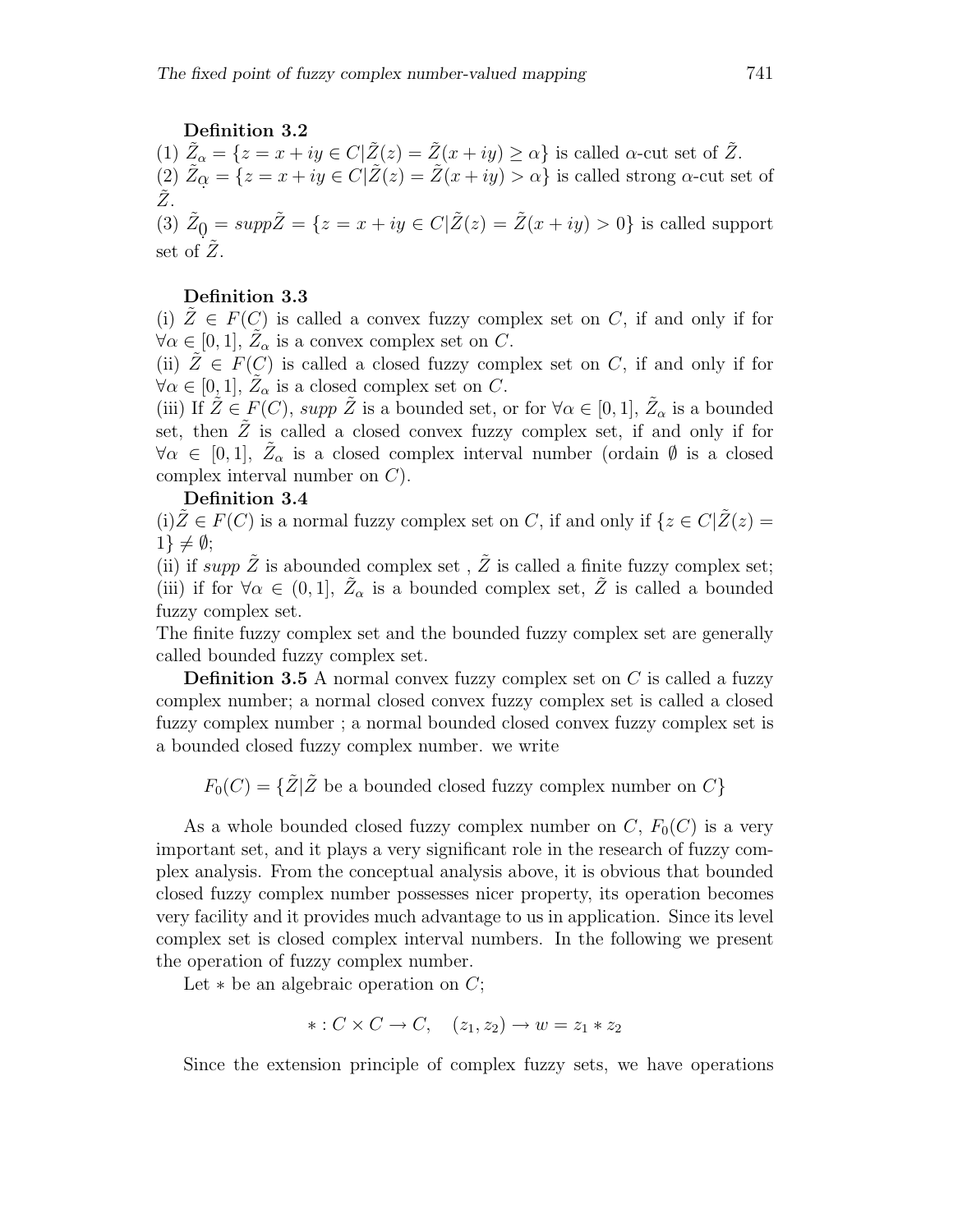among fuzzy numbers as follows:

$$
* : F_0(C) \times F_0(C) \to F_0(C)
$$
  

$$
(\tilde{E}, \tilde{D}) \to \tilde{E} * \tilde{D} = \bigcup_{\alpha \in (0,1]} \alpha (E_\alpha * D_\alpha)
$$

where

$$
E_{\alpha} * D_{\alpha} = \{w | \exists (z_1, z_2) \in E_{\alpha} \times D_{\alpha}, z_1 * z_2 = w \}
$$

$$
(\tilde{E} * \tilde{D})(w) = \bigvee_{z_1 * z_2 = w} (\tilde{E}(z_1) \wedge \tilde{D}(z_2))
$$

For arithmetic operation " $+$ ,  $-$ ,  $\times$ ,  $\div$ " we have

$$
(\tilde{E} + \tilde{D})(w) = \vee_{z_1 + z_2 = w} (\tilde{E}(z_1) \wedge \tilde{D}(z_2))
$$
  
\n
$$
= \vee_{z_1 \in C} (\tilde{E}(z_1) \wedge \tilde{D}(w - z_1))
$$
  
\n
$$
(\tilde{E} - \tilde{D})(w) = \vee_{z_1 - z_2 = w} (\tilde{E}(z_1) \wedge \tilde{D}(z_2))
$$
  
\n
$$
= \vee_{z_1 \in C} (\tilde{E}(z_1) \wedge \tilde{D}(z_1 - w))
$$
  
\n
$$
(\tilde{E} \cdot \tilde{D})(w) = \vee_{z_1 \cdot z_2 = w} (\tilde{E}(z_1) \wedge \tilde{D}(z_2))
$$
  
\n
$$
(\tilde{E} \div \tilde{D})(w) = \vee_{z_1 \div z_2 = w} (\tilde{E}(z_1) \wedge \tilde{D}(z_2))
$$
 (0  $\notin supp \tilde{D}$ )

According to the above definition, we have operation property of fuzzy complex numbers as follows:

**Theorem 3.1** Let  $\tilde{Z}_k = \tilde{X}_k + i\tilde{Y}_k \in F_0(C)$ ,  $(k = 1, 2)$ , then for  $\forall \alpha \in (0, 1]$ , we have

 $(1)(\tilde{Z}_1 \pm \tilde{Z}_2)_{\alpha} = Z_{1,\alpha} \pm Z_{2,\alpha}.$  $(2)(\tilde{Z}_1 \cdot \tilde{Z}_2)_{\alpha} = Z_{1,\alpha} \cdot Z_{2,\alpha}.$  $(3)(\tilde{Z}_1 \div \tilde{Z}_2)_{\alpha} = Z_{1,\alpha} \div Z_{2,\alpha}.$  $(4)(k\tilde{Z}_1)_{\alpha} = kZ_{1,\alpha}, \quad k \in R.$ 

# **4 The convergence of fuzzy complex number sequence**

Let  $P(R^n)$  be the set of all non-empty compact convex subset on  $R^n$ . If  $A_1, A_2 \in P(R^n)$ . Then Hausdorff distance is defined by

$$
H(A_1, A_2) = \inf \{ \varepsilon > 0 | A_2 \subseteq B(A_1, \varepsilon), A_1 \subseteq B(A_2, \varepsilon) \}
$$
 on  $P(R^n)$ 

where  $B(A, \varepsilon) = \{x \in R^n | d(x, A) < \varepsilon\}$  is a  $\varepsilon$ -neighborhood of a compact convex set  $A, d(x, A) = \inf_{a \in A} \{|x - a| : a \in A\}$  is a distance from x to a compact convex set A, where  $|\cdot|$  is Euclid norm on  $R^n$ .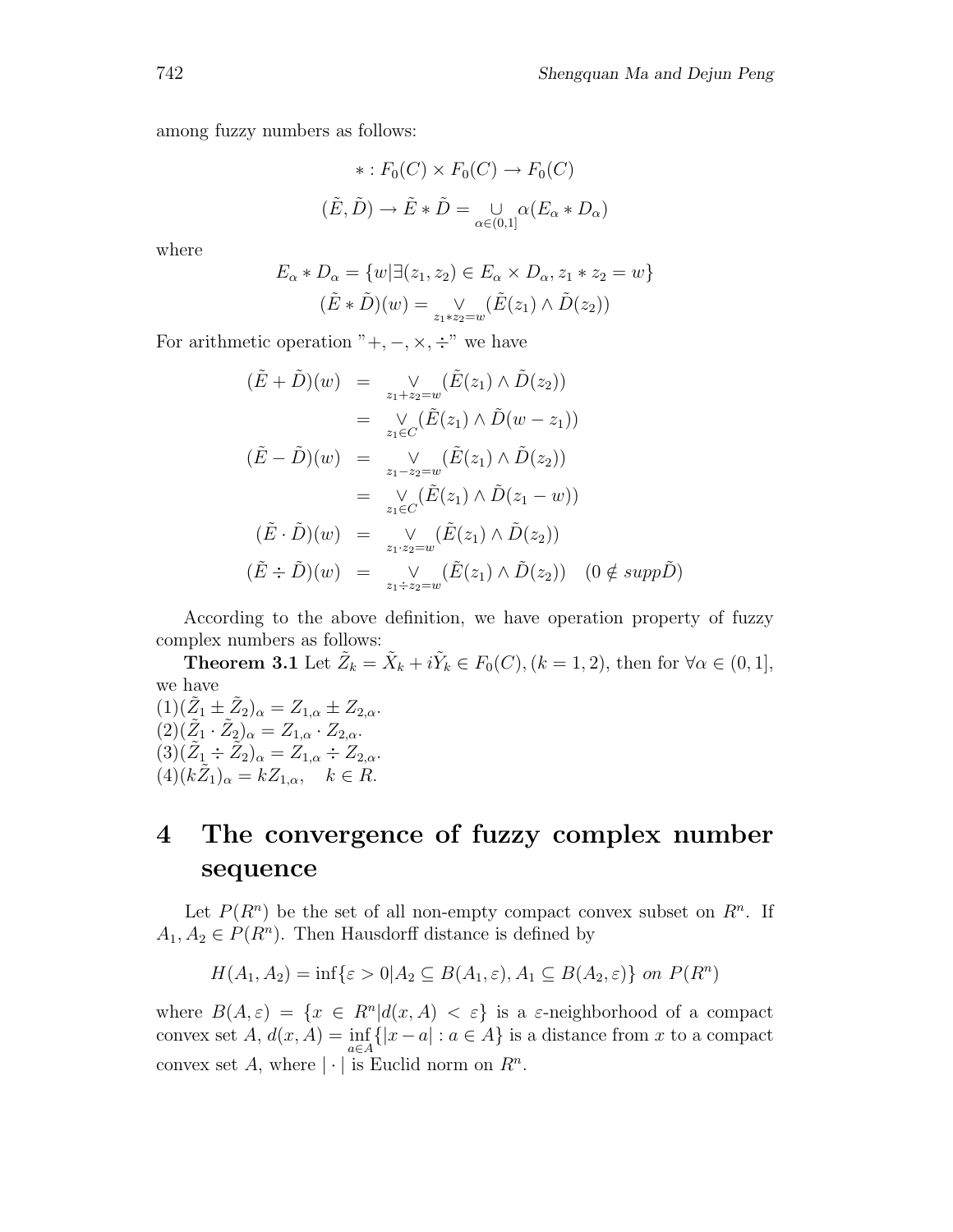We give uniform Hausdorff distance D in  $F_0(C)$ , where D is defined by

$$
D(\tilde{Z}, \tilde{W}) = \sup_{0 \le r \le 1} H(\tilde{Z}_r, \tilde{W}_r), \ \forall \tilde{Z}, \tilde{W} \in F_0(C)
$$

Then D is a perfect and non-separable distance on  $F_0(C)$ , and then  $(F_0(c), D)$ is a perfect metric space. Since linear operation is continuous on  $F_0(C)$ , therefore  $(F_0(C), D)$  is also a linear metric space. If we showed topological T on  $F_0(C)$ , then  $(F_0(C), T)$  is a topological space. Thus  $(F_0(C), D)$  is a linear topological space too, denoted by  $(F_0(C), D, T)$ .

**Definition 4.1** D-convergent: Let  $\{\tilde{Z}_0, \tilde{Z}_n, n \geq 1\} \subseteq F_0(C), \{\tilde{Z}_n\}$  is said to converge to  $\tilde{Z}_0$  in metric D on  $F_0(C)$ , if and only if for  $\forall \varepsilon > 0, \exists N \in N^+$ , such that  $n>N$ , we have

$$
D(\tilde{Z}_n, \tilde{Z}_0) < \varepsilon
$$

where  $N^+ = \{1, 2, \dots\}$ . Denoted by  $\tilde{Z}_n \stackrel{D}{\longrightarrow} \tilde{Z}_0$ .

**Definition 4.2** L-convergent: Let  $\{Z_0, \tilde{Z}_n, n \geq 1\} \subseteq F_0(C)$ ,  $\{\tilde{Z}_n\}$  is said to converge to  $\tilde{Z}_0$  in r-level on  $F_0(C)$ , if and only if for  $\forall \varepsilon > 0$ ,  $\exists N \in N^+$ , such that for  $\forall 0 \leq r \leq 1, n > N$ , we have

$$
H(\tilde{Z}_n^r, \tilde{Z}_0^r) < \varepsilon
$$

Denoted by  $\tilde{Z}_n$  $\frac{L}{r}$   $\tilde{Z}_0$ , where  $\tilde{Z}_n^r$ ,  $\tilde{Z}_0^r$  are r-cut level sets of  $\tilde{Z}_n$  and  $\tilde{Z}_0$  respectively .

In accordance with the definition of D-convergent and L-convergent, we have the following theorem:

**Theorem 4.1** For  $\{\tilde{Z}_0, \tilde{Z}_n, n \geq 1\} \subseteq F_0(C)$ , we have  $\tilde{Z}_n \stackrel{D}{\to} \tilde{Z}_0 \Rightarrow \tilde{Z}_n \stackrel{L}{\to}$  $\tilde{Z}_0$ .

Proof: Obvious .

# **5 Fuzzy complex number-valued mapping and it's the fixed points**

**Definition 5.1** Fuzzy complex number-valued mapping  $f : F_0(C) \to F_0(C)$ is increasing, if for  $\forall \tilde{Z}_1, \tilde{Z}_2 \in F_0(C), \tilde{Z}_1 \subseteq \tilde{Z}_2$ , then  $f(\tilde{Z}_1) \subseteq f(\tilde{Z}_2)$ .

**Definition 5.2** Let  $(F_0(C), D)$  is a perfect metric space,  $f : F_0(C) \rightarrow$  $F_0(C)$  is a fuzzy complex number-valued mapping, and  $Z_0 \in F_0(C)$ 

(1) f is called continuous at  $\tilde{Z}_0$ , if and only if for  $\forall \varepsilon > 0$ ,  $\exists \delta > 0$ , such that for  $\forall \tilde{Z} \in F_0(C), D(\tilde{Z}, \tilde{Z}_0) < \delta$ , we have

$$
D(f(\tilde{Z}), f(\tilde{Z}_0)) < \varepsilon
$$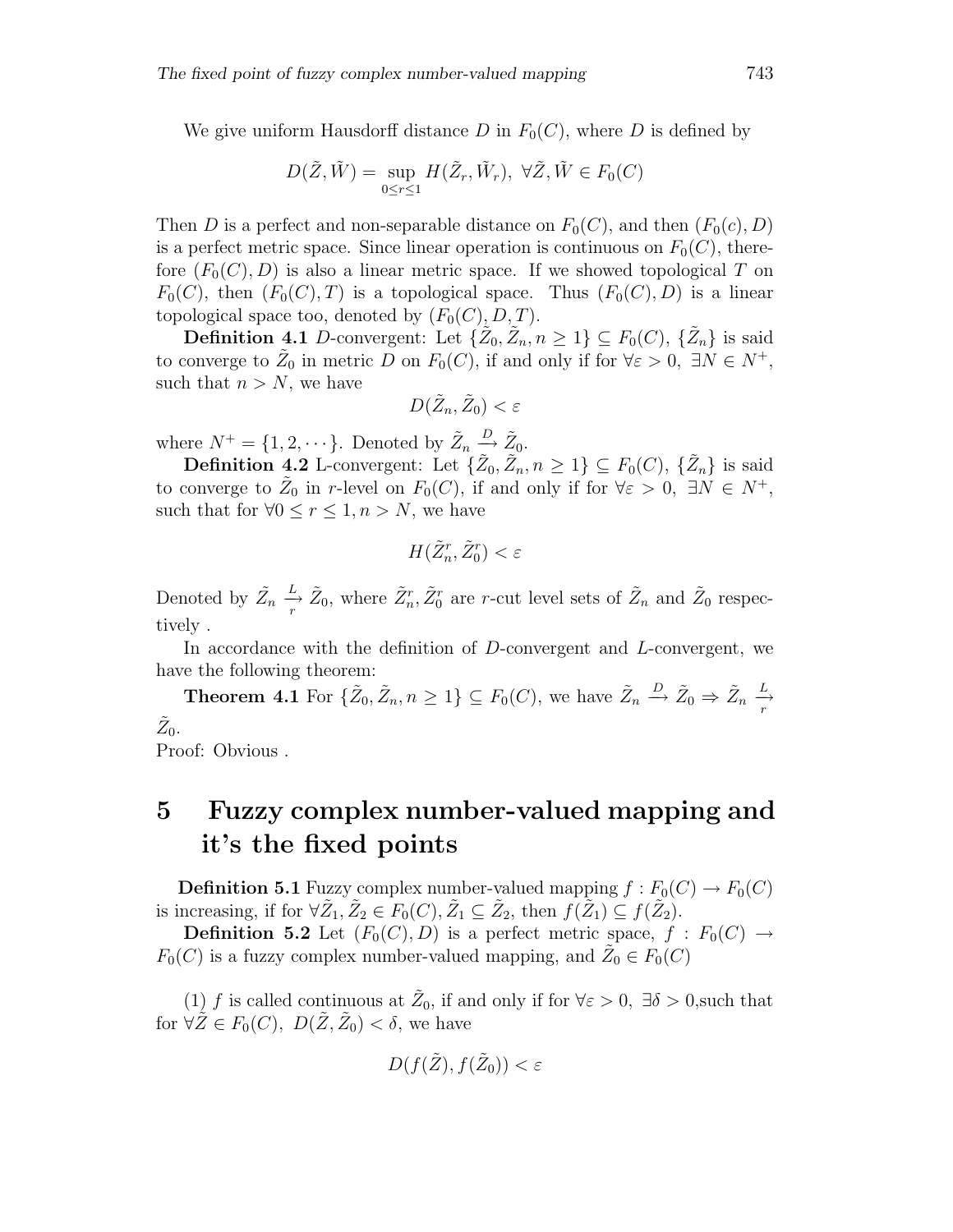(2) f is called r-level convergent at  $\tilde{Z}_0$ , if and only if for  $\forall \varepsilon > 0$ ,  $\exists \delta > 0$ , such that for  $\forall \tilde{Z} \in F_0(C)$  and for  $\forall r \in [0,1], H(\tilde{Z}^r, \tilde{Z}_0^r) < \delta$ , we have

$$
H([f(\tilde{Z})]^r, [f(\tilde{Z}_0)]^r) < \varepsilon
$$

**Definition 5.3** Fuzzy complex number-valued mapping  $f : F_0(C) \rightarrow$  $F_0(C)$  is called Lipschtz continuous, if for  $\tilde{Z}, \tilde{Z}_0 \in F_0(C)$ , there exists a constant  $L > 0$ , such that

$$
D[f(\tilde{Z}), f(\tilde{Z}_0)] \le L \cdot D(\tilde{Z}, \tilde{Z}_0)
$$

where  $L$  is a Lipschtz constant.

**Definition 5.4** Let  $(F_0(C), D)$  is a metric space,  $f : F_0(C) \to F_0(C)$  is a fuzzy complex number-valued mapping, if  $\exists \alpha \in (0,1)$ , such that

$$
\forall \tilde{Z}, \tilde{W} \in F_0(C), \ D(f(\tilde{Z}), f(\tilde{W})) \le \alpha \cdot D(\tilde{Z}, \tilde{W})
$$

then  $f$  is called a fuzzy complex number-valued compression mapping on  $F_0(C)$ .

Obviously, a fuzzy complex number-valued compression mapping must be a continuous mapping on  $F_0(C)$ . It can be proved directly by using the definition above.

#### **Main Results**

**Theorem 5.1** Let  $(F_0(C), D)$  is a perfect metric space, f is a fuzzy complex number-valued compression mapping on  $(F_0(C))$ , then f exists a unique fixed point on  $(F_0(C))$ .

**Proof:** For  $\forall \tilde{Z}_0 \in F_0(C)$  let

$$
\tilde{Z}_1 = f(\tilde{Z}_0), \tilde{Z}_2 = f(\tilde{Z}_1) = f^2(\tilde{Z}_0), \cdots, \tilde{Z}_n = f(\tilde{Z}_{n-1}) = f^n(\tilde{Z}_0), \cdots
$$

In the following we prove that  $\{\tilde{Z}_n\}$  is D-convergent on  $F_0(C)$ .

In fact,

$$
D(\tilde{Z}_{m+1}, \tilde{Z}_m) = D(f(\tilde{Z}_m), f(\tilde{Z}_{m-1})) \leq \alpha \cdot D(\tilde{Z}_m, \tilde{Z}_{m-1})
$$
  
=  $\alpha \cdot D(f(\tilde{Z}_{m-1}), f(\tilde{Z}_{m-2})) \leq \alpha^2 \cdot D(\tilde{Z}_{m-1}, \tilde{Z}_{m-2})$   
 $\leq \cdots \leq \alpha^m \cdot D(\tilde{Z}_1, \tilde{Z}_0)$ 

thus when  $n>m$ , we have

$$
D(\tilde{Z}_m, \tilde{Z}_n) \leq D(\tilde{Z}_m, \tilde{Z}_{m+1}) + \dots + D(\tilde{Z}_{n-1}, \tilde{Z}_n)
$$
  
\n
$$
\leq (\alpha^m + \alpha^{m-1} + \dots + \alpha^{n-1})D(\tilde{Z}_0, \tilde{Z}_1)
$$
  
\n
$$
= \alpha^m \frac{1 - \alpha^{n-m}}{1 - \alpha}D(\tilde{Z}_0, \tilde{Z}_1)
$$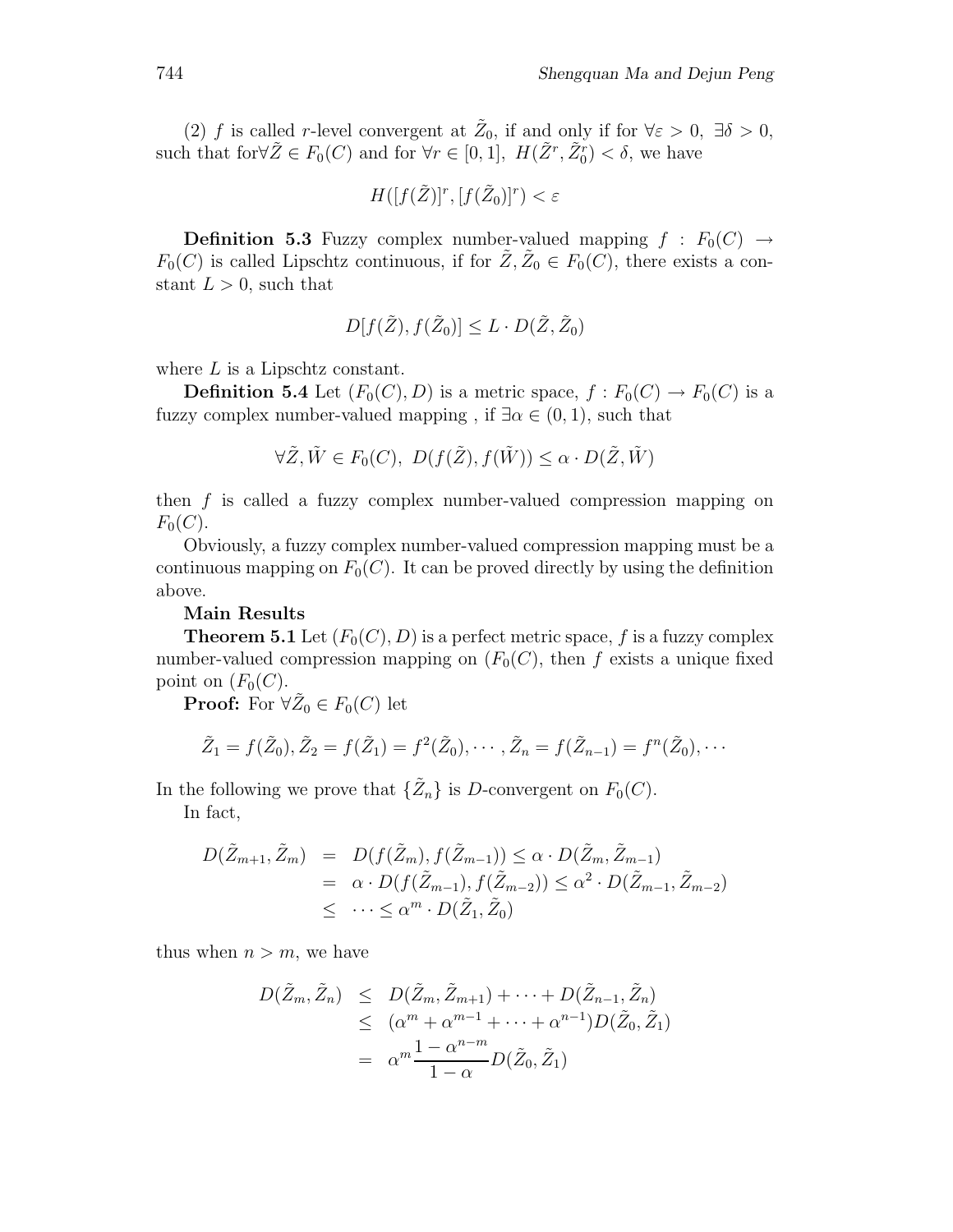Since  $0 < \alpha < 1$  so when  $n > m$ , we have

$$
D(\tilde{Z}_m, \tilde{Z}_n) \le \alpha^m \frac{1}{1-\alpha} D(\tilde{Z}_0, \tilde{Z}_1) \to 0 \quad (m \to \infty)
$$

Therefore  $\{\tilde{Z}_n\}$  is D-convergent on  $F_0(C)$ .

By the perfection of  $F_0(C)$ , then  $\exists \tilde{Z} \in F_0(C)$  such that  $\tilde{Z}_n \to \tilde{Z}$   $(n \to \infty)$ . Since

$$
D(\tilde{Z}, f(\tilde{Z})) \leq D(\tilde{Z}, \tilde{Z}_m) + D(\tilde{Z}_m, f(\tilde{Z}))
$$
  

$$
\leq D(\tilde{Z}, \tilde{Z}_m) + \alpha \cdot D(\tilde{Z}_{m-1}, \tilde{Z})
$$

Hence when  $m \to \infty$ , we have  $D(\tilde{Z}, f(\tilde{Z})) \to 0$ , therefore  $D(\tilde{Z}, f(\tilde{Z})) = 0$ , i.e.  $f(Z) = Z$ .

**Uniqueness :** if there exists another  $\tilde{Z}' \in F_0(C)$ , such that  $f(\tilde{Z}') = \tilde{Z}'$ , then

$$
D(\tilde{Z}, \tilde{Z}') = D(f(\tilde{Z}), f(\tilde{Z}')) \leq \alpha \cdot D(\tilde{Z}, \tilde{Z}')
$$

Because  $0 < \alpha < 1$ , thus  $D(\tilde{Z}, \tilde{Z}') = 0$ , i.e.  $\tilde{Z} = \tilde{Z}'$ .

This complete the proof of the theorem.

Let  $Z_0 \in F_0(C)$  is a fuzzy complex number, denotes the  $\varepsilon$ -spheroid (hyper spheroid) of  $\tilde{Z}_0$  by  $B(\tilde{Z}_0, \varepsilon) = {\{\tilde{Z} \in F_0(C)|D(\tilde{Z}, \tilde{Z}_0) < \varepsilon\}}, \bar{B}(\tilde{Z}_0, \varepsilon)$  is the  $\varepsilon$ -closed spheroid of  $\tilde{Z}_0$ . So we have the following theorem that the result is much better than in Theorem 5.1

**Theorem 5.2** Let  $(F_0(C), D)$  is a perfect metric space,  $f : F_0(C) \to F_0(C)$ is a compression mapping on  $\bar{B}(\tilde{Z}_0, \varepsilon)$ , and  $D(f(\tilde{Z}_0), \tilde{Z}_0) \leq (1-\alpha)\varepsilon$ ,  $\alpha \in [0, 1)$ . Then f has a unique fixed point on  $\bar{B}(\tilde{Z}_0, \varepsilon)$ .

**Proof:** we can prove: For  $\forall \tilde{Z} \in \overline{B}(\tilde{Z}_0, \varepsilon)$ , then  $f(\tilde{Z}) \in \overline{B}(\tilde{Z}_0, \varepsilon)$ . In fact for  $\forall \tilde{Z} \in \bar{B}(\tilde{Z}_0, \varepsilon)$ , i.e.  $D(\tilde{Z}, \tilde{Z}_0) \leq \varepsilon$ , Then

$$
D(f(\tilde{Z}), \tilde{Z}_0) \leq D(f(\tilde{Z}), f(\tilde{Z}_0)) + D(f(\tilde{Z}_0), \tilde{Z}_0)
$$
  
\n
$$
\leq \alpha \cdot D(\tilde{Z}, \tilde{Z}_0) + (1 - \alpha)\varepsilon
$$
  
\n
$$
\leq \alpha\varepsilon + (1 - \alpha)\varepsilon = \varepsilon
$$

i.e.  $f(\tilde{Z}) \in \bar{B}(\tilde{Z}_0, \varepsilon)$ .

Since closed spheroid  $\bar{B}(\tilde{Z}_0, \varepsilon)$  is a closed set of the perfect metric space, and it is a perfect metric space too. Therefore Theorem 5.2 is correct by Theorem 5.1.

**Theorem 5.3** Let  $(F_0(C), D)$  is a perfect metric space,  $\tilde{W} = g(\tilde{Z})$  is a fuzzy complex number-valued mapping on  $F_0(C)$ . If  $\exists n \in N^+$  such that  $g^n$  is a compression mapping on  $F_0(C)$ , then g exists a unique fixed point on  $F_0(C)$ .

**Proof:** Let  $f = g^n$ , then f is a compression mapping on  $F_0(C)$ , then by Theorem 5.1. f exists a unique fixed point  $Z_0$  on  $F_0(C)$ . i.e.  $Z_0 = f(Z_0)$ .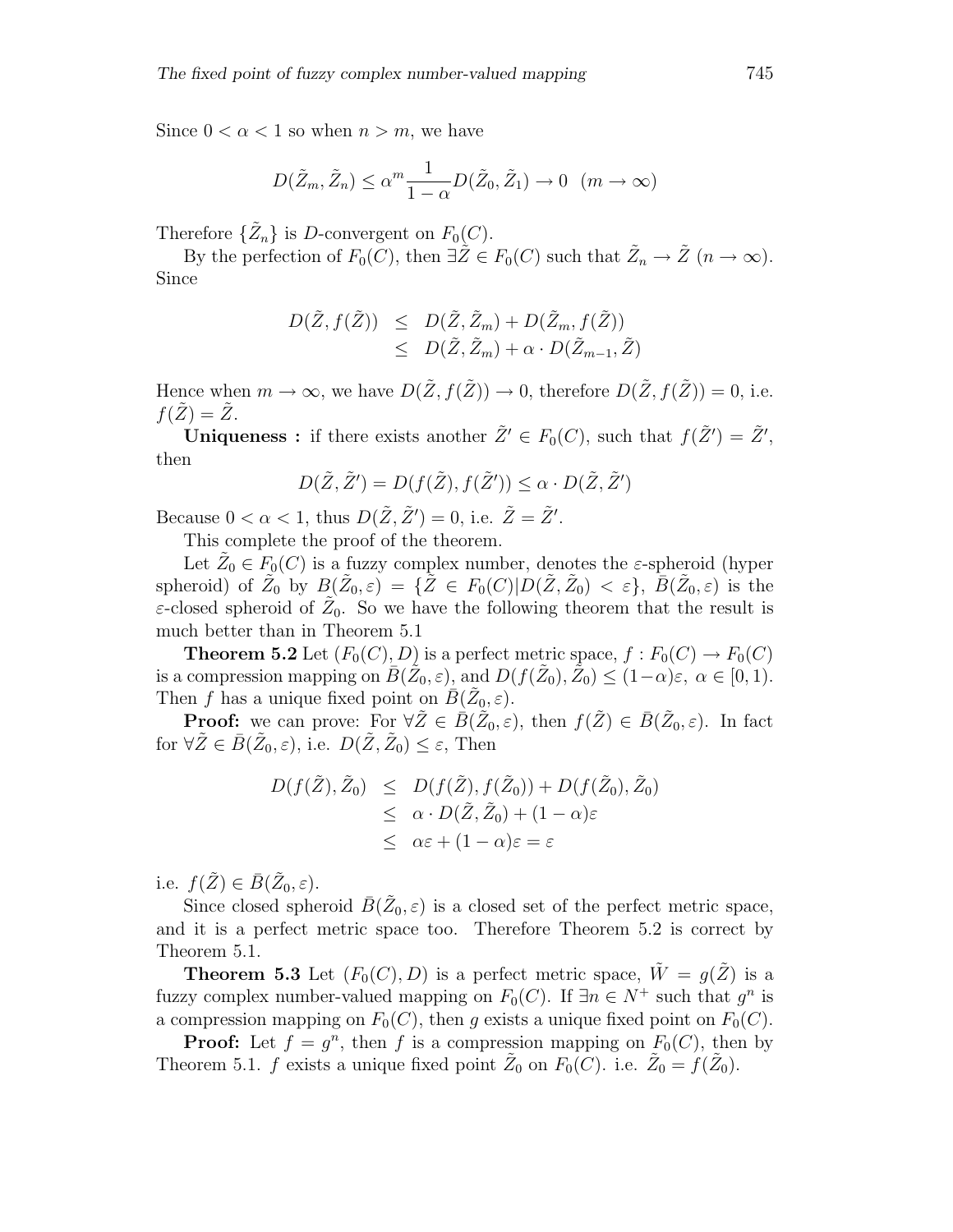In the following, we prove that  $\tilde{Z}_0$  is the fixed point of g. In fact, since  $fg = g^n = gf$ , thus  $f(g(\bar{Z}_0)) = g(f(\bar{Z}_0)) = g(\bar{Z}_0)$ .

Therefore  $g(\tilde{Z}_0)$  is the fixed point of f too, because the fixed point of f is unique, so that  $g(Z_0) = Z_0$ .

**Uniqueness:** Suppose  $\tilde{Z}_1$  is an arbitrary fixed point of g, since  $g(\tilde{Z}_1) = \tilde{Z}_1$ we have

$$
g^n(\tilde{Z}_1)=g^{n-}(\tilde{Z}_1)=\cdots=\tilde{Z}_1
$$

Hence  $Z_1$  is also a fixed point of  $f = g^n$ , because f exists only one fixed point, thus we have  $Z_1 = Z_0$ .

Therefore,  $f = g^n$  exists a unique fixed point  $\tilde{Z}_0$  on  $F_0(C)$ .

**Note:** when  $n = 1$ , then Theorem 5.2 becomes Theorem 5.1. that is to say Theorem 5.1 is the especial case of Theorem 5.2.

**Theorem 5.4** Let  $(F_0(C), D)$  is a perfect metric space,  $f : F_0(C) \to F_0(C)$ ,  $a_n = \sup$  $\tilde{Z}, \tilde{W} \in F_0(C)$  $\frac{D(f^n(\tilde{Z}),f^n(\tilde{W}))}{D(\tilde{Z},\tilde{W})}\to 0$ ,  $(n\to\infty)$ , then f exists a unique fixed point on  $F_0(C)$ .

**Proof:** Since 
$$
\lim_{n\to\infty} a_n = 0
$$
, so that when  $n > N$ , we have  $a_n \leq \frac{1}{2}$ . Thus for  $\forall \tilde{Z}, \tilde{W} \in F_0(C)$ ,  $\frac{D(f^n(\tilde{Z}), f^n(\tilde{W}))}{D(\tilde{Z}, \tilde{W})} \leq \frac{1}{2}$  i.e.  $D(f^n(\tilde{Z}), f^n(\tilde{W})) \leq \frac{1}{2}D(\tilde{Z}, \tilde{W})$ . Then by the Theorem 5.3,  $f$  exists a unique fixed point on  $F_0(C)$ .

**Theorem 5.5** Let B be a bounded closed set on  $F_0(C)$ ,  $f : B \to B$ , For  $\forall \ \tilde{Z}, \tilde{W} \in F_0(C)$ , when  $\tilde{Z} \neq \tilde{W}$  we have  $D(f(\tilde{Z}), f(\tilde{W})) \langle D(\tilde{Z}, \tilde{W}) \rangle$  then f exists a unique fixed point on *B*.

**Proof:** we prove f is a compression mapping first. i.e.  $\exists \alpha \in (0,1]$ , such that for  $\forall \tilde{Z}, \tilde{W} \in B$  we have

$$
D(f(\tilde{Z}), f(\tilde{W})) \le \alpha D(\tilde{Z}, \tilde{W})
$$
\n(3)

Suppose it is not true, then for  $\forall n$  we have  $\tilde{Z}_n, \tilde{W}_n \in B$ , such that

$$
D(f(\tilde{Z}_n), f(\tilde{W}_n)) > (1 - \frac{1}{n})D(\tilde{Z}_n, \tilde{W}_n) \tag{4}
$$

Since B is a bounded closed set on  $F_0(C)$  then B is a compact set, therefore there exists  $\{\bar{Z}_{n_k}\}, \{\bar{W}_{n_k}\}\$  and  $\bar{Z}_0, \bar{W}_0 \in B$ , such that  $\bar{Z}_{n_k} \to \bar{Z}_0$ ,  $\bar{W}_{n_k} \to \bar{W}_0$ . In (4), we substitute  $\tilde{Z}_n, \tilde{W}_n$  with  $\tilde{Z}_{n_k}, \tilde{W}_{n_k}$  respectively, and then let  $k \to \infty$ , we have

$$
D(f(\tilde{Z}_0), f(\tilde{W}_0)) = \lim_{k \to \infty} D(f(\tilde{Z}_{n_k}), f(\tilde{W}_{n_k}))
$$
  
\n
$$
\geq \lim_{k \to \infty} (1 - \frac{1}{n}) D(\tilde{Z}_{n_k}, \tilde{W}_{n_k})
$$
  
\n
$$
= D(\tilde{Z}_0, \tilde{W}_0)
$$

This contradicts with the supposition of the theorem, therefore (3) is correct.

By the Theorem 5.3,  $f$  exists a unique fixed point on  $B$ .